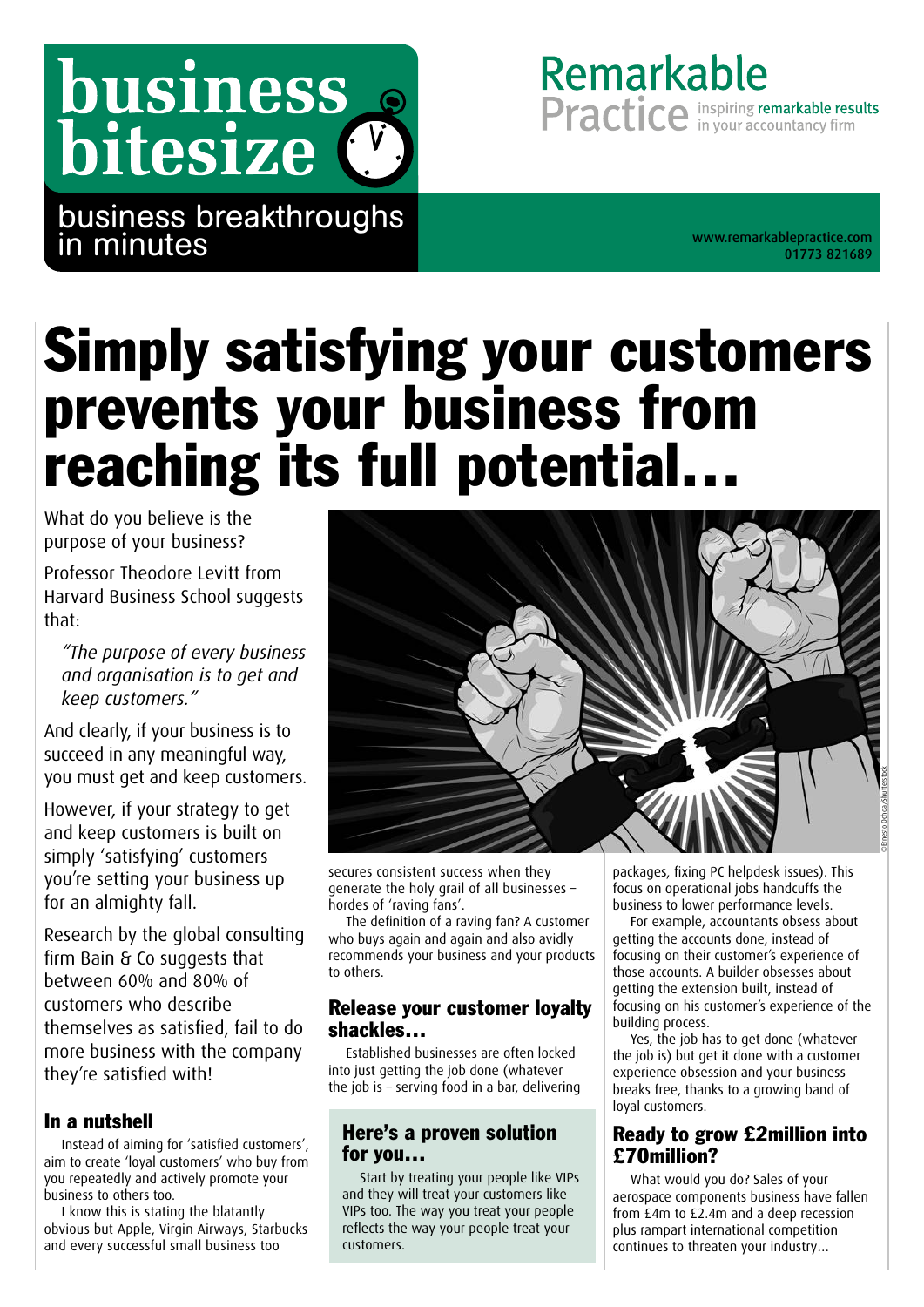Do you focus on costs, on the customer, on design excellence, on quality, on marketing and selling?

Don Wainwright (CEO and Chairman of Wainwright Industries, major manufacturer in the aerospace industry) obsessed about creating a positive and enriching experience for his people because he knew his people would then brilliantly look after his customers. He then grew Wainwright Industries to sales of more than £70m.

Another question – what would you do if, as a manager at Ritz-Carlton hotels, you were asked to manage the take-over of an existing hotel in Shanghai – given that it's in need of major renovation work – where would you start?

The first phase of renovations chosen by Ritz-Carlton in Shanghai was – the employee entrance!

Like Don Wainwright, by treating their employees like VIPs, Ritz-Carlton sent a clear message that they expect customers to be treated like VIPs too.

## Ladies and gentlemen…

The Ritz-Carlton hotels are recognised worldwide as a successful beacon of customer care partly because **they treat their employees as internal customers**.

The Ritz-Carlton models behaviour towards employees (internal customers) on the way they want their external customers to be treated.

This internal customer obsession is perfectly reflected by the Ritz-Carlton internal mantra:

#### *"Ladies and gentlemen serving ladies and gentlemen"*

Internal customers then go on to serve their external customers in similar ways to the way they are treated, like VIPs, like ladies and gentlemen.

## What's your company's internal mantra?

To help you, please check out the downloadable tools for this edition of Business Bitesize for more examples of internal mantras.

#### A culture of modest amazement?!

As author Shep Hyken points out clearly in his book:

#### *"There is no (customer) loyalty without confidence, and there is no confidence without consistency."*

And Hyken goes on to show, through the Ritz-Carlton and Don Wainwright stories and others, how you've no hope of consistency, confidence or loyalty unless **all your people** are onboard with your customer experience obsession.

To get all your people involved, Hyken's experience of working with companies like American Express, Caterpillar, Avis and many more suggests you aim for a modest goal.

Hyken's rather modest goal is…



 *"…creating customer confidence and extraordinary loyalty by creating a consistently above-average customer experience."*

…he calls this **the culture of customer amazement**. Amazement because most businesses fail to deliver a consistently above-average customer experience. Most businesses mostly get side-tracked by doing the work, doing jobs, doing the operational necessities without an obsession on the customer experience.

So how can you create this obsession of the customer experience within your business?

Don Wainwright's and Ritz-Carlton's model suggests that you adopt a VIP treatment of your employees (your internal customers). Your employees then experience a consistently above-average experience so that they then follow your lead and treat your customers like VIPs too. And, as a result, they'll help you build an army of loyal customers, and achieve great results.

## Just like Zappos nail it…

Zappos.com started selling shoes online in 1999 – not an easy task! In 2000 they sold \$1.6m worth of shoes. In 2006 \$597m.

According to Zappos founder and chairman Nick Swinnmum, getting all your people involved is crucial:

*"You need as many eyes, ears and hands working toward the same goal for themselves, not for someone else."*

All your eyes, ears and hands delivering an above-average customer experience **because they want to, not because they have to**.

So how do you move your business towards a culture of consistent, better-than average customer experience?

## From customer uncertainty to customer amazement…

*"Uncertainty is inconsistency"*

Removing uncertainty from your customers' experience is Hyken's biggest focus. Download the tools accompanying this report and you'll find a survey you can use to assess your current levels of customer uncertainty.

Once you know how inconsistent you are you can start reducing uncertainty and build a culture of customer amazement.

Hyken suggests you have to take your business up the ladder of customer care so that customers eventually say:

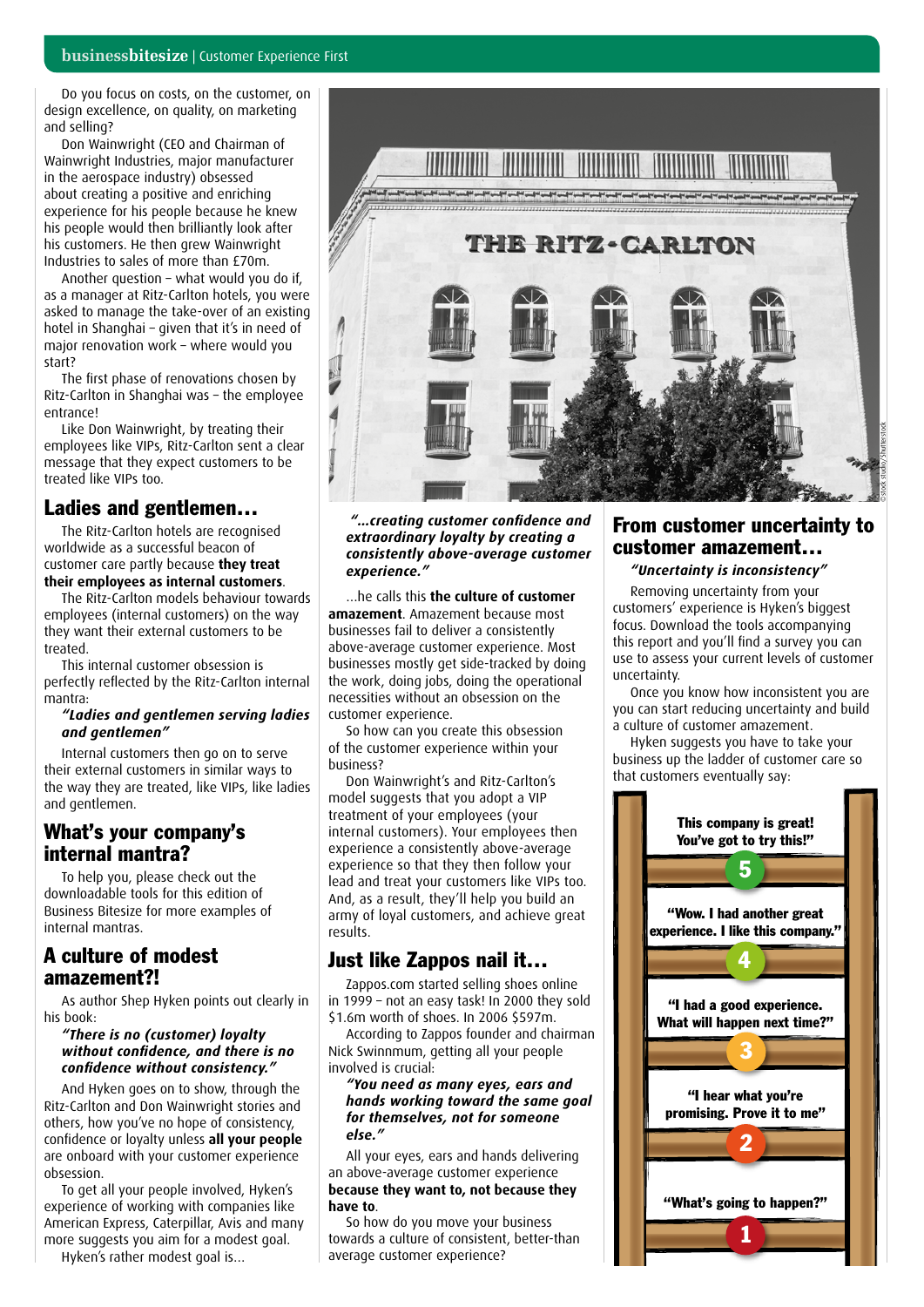# $9$  fin

#### [www.remarkablepractice.com](http://www.remarkablepractice.com) | 01773 821689

#### TIME TO DISAGREE:

## "My people are paid to do a job so they should do it, shouldn't they, including looking after our customers?"

Most people in most businesses are paid to do a job too. But most businesses fail to deliver a consistent, above-average customer experience.

To achieve amazing results like those of Don Wainwright, Ritz-Carlton and Zappos just paying people to do a job isn't enough. These businesses moved beyond 'just doing the job' (an operational focus) to a consistent 'customer experience focus' by treating their employees like VIPs.

#### "A lot of my people aren't customer facing so how is this relevant to them?"

If you focus entirely on the moments of customer contact you'll never achieve your full business potential. Your customer experience is more than just customer service, here's Hyken:

#### *"It is the combination of frontline touch points and behind-the-scenes impact points that creates the service experience."*

For example, if your luggage goes missing on a transatlantic flight, this has a major impact on your trip. Yes there will be the customer touch-points involving the baggage from customer service staff, but the baggagehandling people behind the scenes have a big impact too.

Every person in your business is connected either directly or indirectly to your customers'

## Your reputation as a value added accountant really

matters. This reputation is at risk unless you share high value business breakthroughs with your clients and contacts. Business Bitesize can help you do this. You can also become the only accountancy firm doing this in your area. Find out more here…

[www.businessbitesizeforaccountants.com](http://www.businessbitesizeforaccountants.com)

experience. Your job is to help them better see their own connection to customer touch points and/or customer impact points.

They'll then understand better how they can look after your customers' best interests, whether they are customer facing or behind the scenes.

#### "I'm the only person in my business who's obsessed enough with our customer experience!"

Hyken suggests there are three forces at play in making your customers' experience both consistent and above average:

- 1. *"A force of one"* you and you alone apply the principles here
- 2. *"A force within"* you set a 'customer experience' example within your team or your company
- 3. *"A force of many"* you're not alone, or maybe you have all your people engaged, and so staying ahead and staying consistent is your priority

Hyken's vast experience suggests any individual, group or company can move customer experience from 'uncertainty' to 'amazement'.

Are you ready to take your 'culture of amazement' next steps?

#### "Please tell me more"

The stories, examples and practical suggestions crammed into Shep Hyken's book 'The Cult Of The Customer' can inspire you further.

You'll also find more insights, exercises and resources by checking out

the downloadable tools that come with this edition of Business Bitesize.

> Get Your Bitesize [Support Tools Now](http://bit.ly/custexpfirsttls)

## Your feedback is

important to us. We'd love to know what you think of Business Bitesize. Click on this link [here](mailto:Kelly%40remarkablepractice.com?subject=Business%20Bitesize) to send an email and lat us know

And of course, if you'd like to share this report directly with any of your colleagues, friends and contacts … feel free.

 $\blacktriangleright$  flin



Looking after your 'Customer Experience' often gets lost in the day-to-day doing of the work you and your people do.

However, your 'Customer Experience' must be keenly seen to be frontand-central by all your people.

- 1. Begin by assessing your business's level of customer uncertainty or amazement
- 2. Have 'Customer Experience' improvements as an agenda item in every team and operational meeting
- 3. Work out with your people the key customer touch points and the key customer impact points
- 4. Work out an internal 'Customer Experience' mantra for your business

### **ULTIMATE ARGUMENT:** "How do I know a consistently aboveaverage customer experience will result in raving fans?"

The Bain & Co evidence suggests that customer satisfaction is not enough and that customer loyalty must be your goal. Your business cannot lose if your customers' experience is predictably betterthan-average. And if you can make both your customer touch points and customer impact points consistently better than your competition you'll win big time. So why not test the suggestions you find here?

**STOP:** thinking that satisfying your customers is enough

**START:** treating your people in the way you want your people to treat your customers

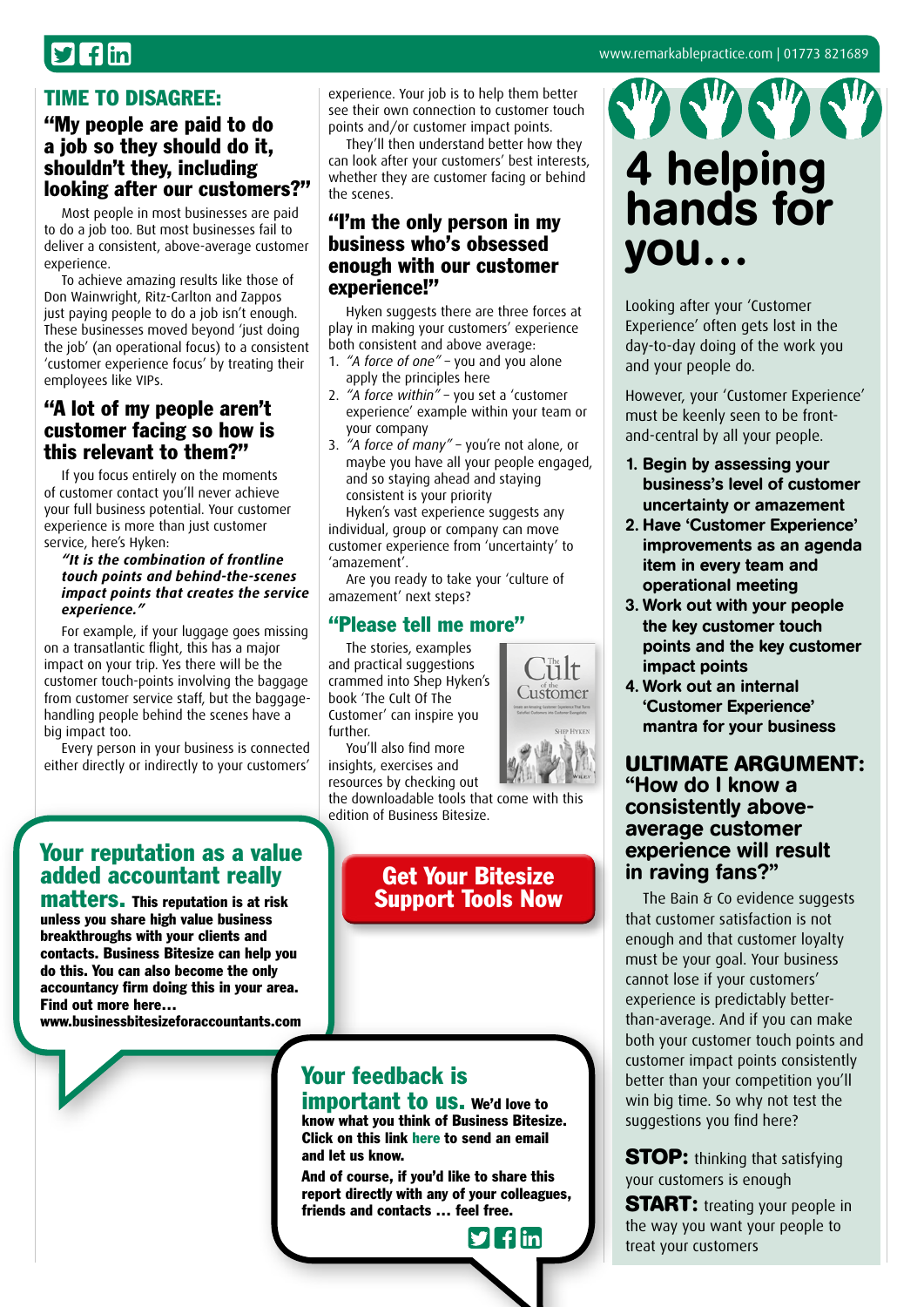

## Your next steps:

To build an army of raving fans customer satisfaction is not enough. You have to aim for customer loyalty.

Customer loyalty requires you and your people to deliver a consistent customer experience. An experience that is also better than average in your sector.

## Start by treating your employees (your internal customers) like VIPs.

They'll then follow your lead and (over time) treat your customers like VIPs too.

Help them see how they can improve customer touch points and customer impact points by making 'Customer Experience' a daily or weekly discussion in your business.

## More tools and information for you:

To download more insights and supporting resources use the URL link in the box below.

Please go here http://bit.ly/rplcustexptools to develop the skills and behaviours to build a culture of customer amazement in your accountancy firm.

# Never let your 'Customer Experience' get [lost in the day-to-day focus of getting the](http://bit.ly/rplcustexptools)  work done…

Shep Hyken's experiences of working with many world-renowned businesses, on reducing customer uncertainty and building customer amazement, make his suggestions worthy of notice.

## 1. Begin by assessing your business's level of customer uncertainty (or amazement)

Use the survey in the download tools to signpost your 'Customer Experience' strengths and weaknesses and next steps

## 2. Have 'Customer Experience' improvements show up as an agenda item every week for everyone in your business

You habitually show your commitment to reducing customer uncertainty and improving 'Customer Experience' when customer touch points and customer impact points are discussed in every team and operational meeting and everyone's appraisal meetings too

## 3. Work out with your people the key customer touch points and the key customer impact points

Help everyone in your business (over time) clearly see how they are connected (either directly or indirectly) with your customer touch points (customer facing) and impact (behind the scenes) points. And seek your people's suggestions on how these can be improved

## 4. Work out an internal 'Customer Experience' mantra for your business

Ritz-Carlton's 'ladies and gentlemen serving ladies and gentlemen' perfectly suits their hospitality world. Use the support tools to help you and your people work out your internal 'Customer Experience' mantra.

Check out the downloadable tools and resources for more help and insights to help you do whatever it takes to deliver a consistent and above-average customer experience. You'll then be on the road to an army of raving fans and all the growth and profit improvements you seek. At the very least you'll protect your business, creating certainty about your business's future.

YOUR SUPPORT TOOLS ARE HERE: Go to the link below and you'll find a selection of practical support tools to help you get a deeper understanding and develop greater skills and habitual behaviours for building a culture of customer amazement in your business.

Find the support tools to help you here - [www.businessbitesize.com/remarkable\\_practice](http://www.businessbitesize.com/remarkable_practice)



business breakthroughs<br>in minutes

Remarkable Practice in your accountancy firm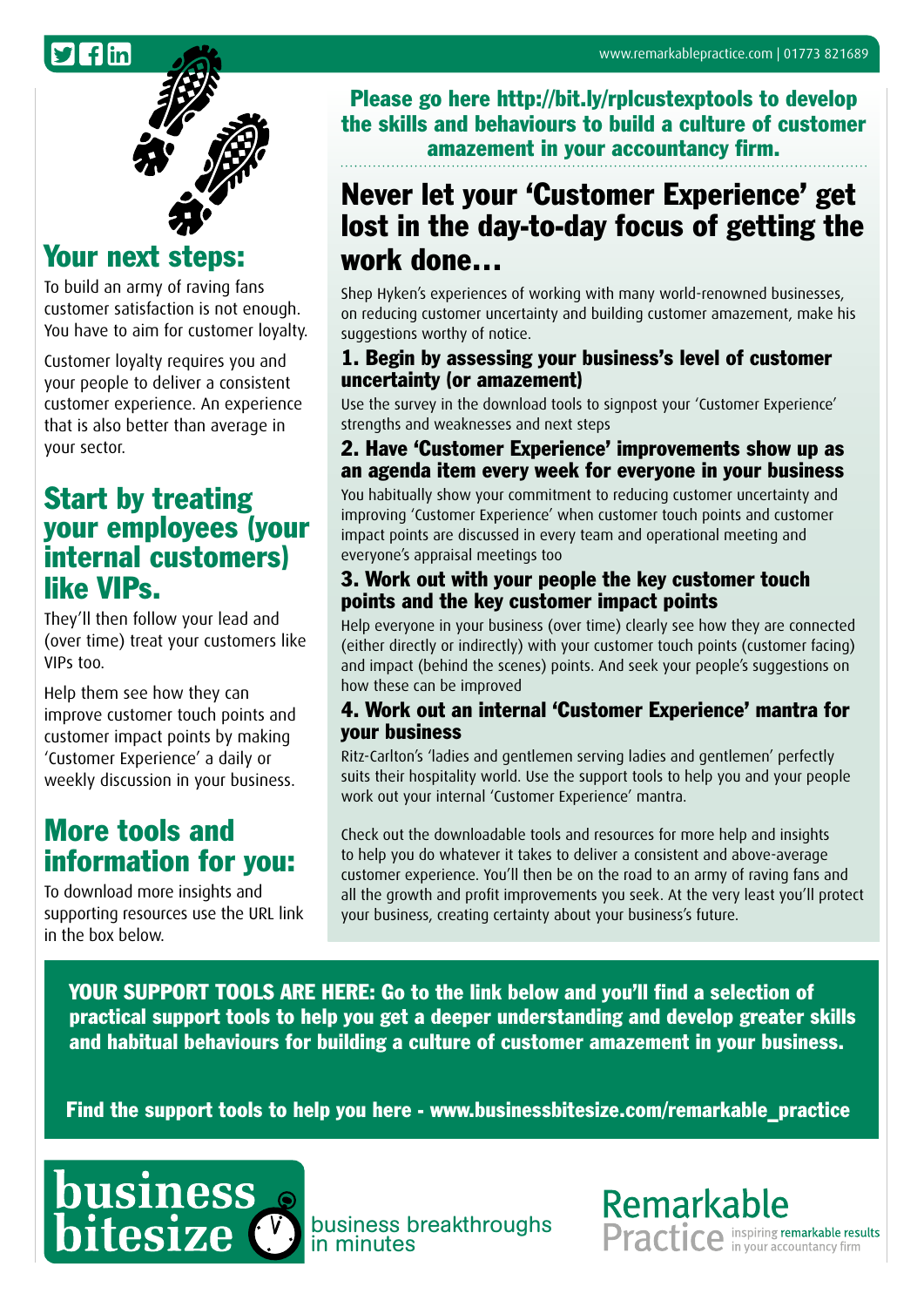

# **Simply satisfying your customers prevents your business from reaching its full potential...**

When thinking about the focus of your business ask yourself the following question:

**How often do you and your team talk about improving both your customer touch points and customer impact points?**

### **CONTENTS:**

- **1. The one 'Customer Experience' question you must ask to determine if you and your team are obsessing about loyal customers enough**
- **2. Establish an internal 'Customer Experience' mantra for your business**
- **3. Bain & Co and Shep Hyken talk 'Customer Experience First'**
- **4. Determine your company's level of consistency and customer certainty**
- **5. The books and resources to help you uncover more insights about 'Customer Experience First'**

**STOP thinking that satisfying your customers is enough**

**START treating your people in the way you want your people to treat your customers**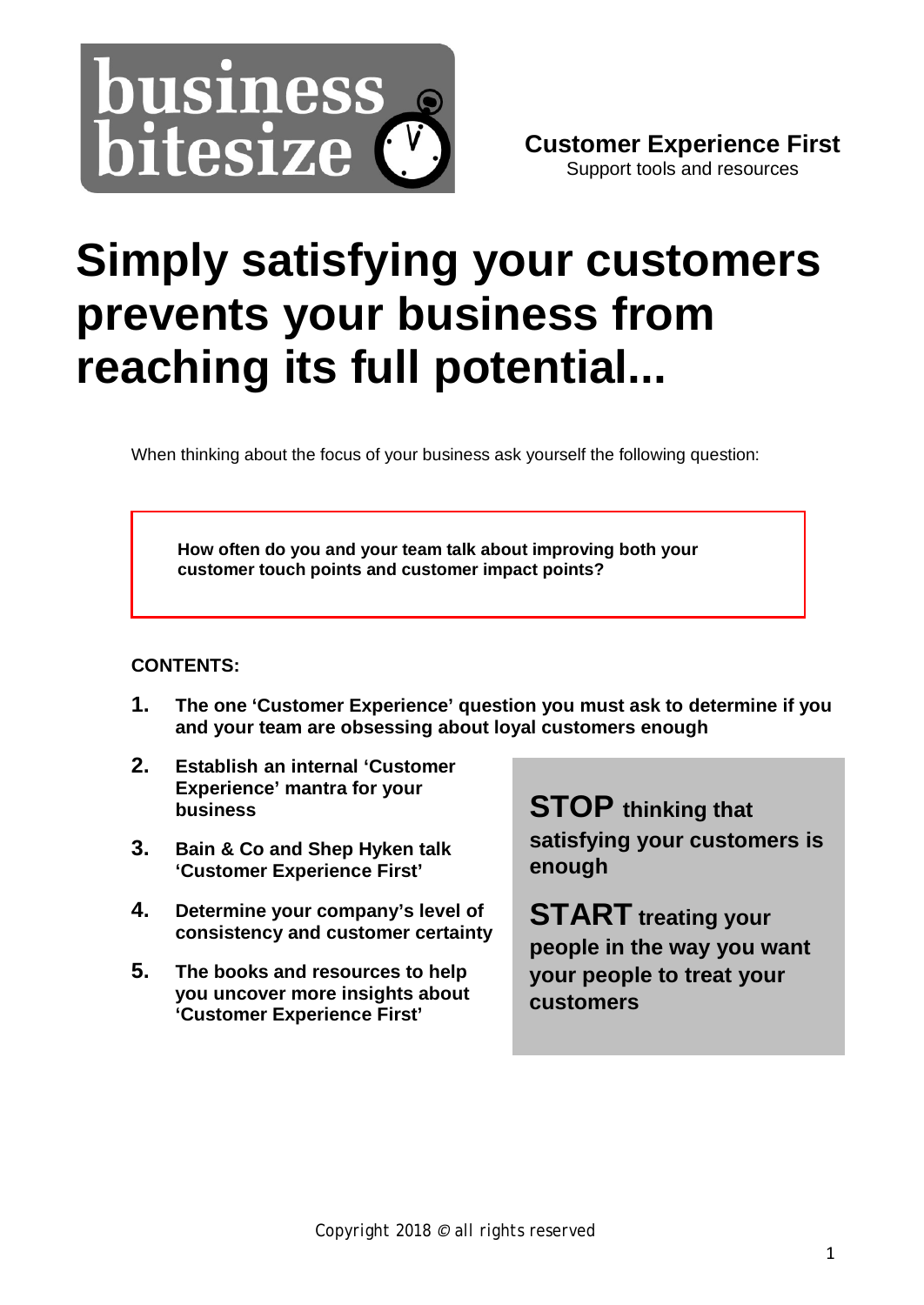

Support tools and resources

**1. The one 'Customer Experience' question you must ask to determine if you and your team are obsessing about loyal customers enough**

**How often do you and your team talk about improving both your customer touch points and customer impact points?**

Where is the value in this question?

The value in this question prompts you to think about having 'Customer Experience' show up in your weekly team interactions (meetings), appraisal processes, training sessions and management meetings.

Most businesses get operations obsessed – they focus mostly on getting the work of the business done (without a focus on the customer).

Once you're talking more often about your company's 'Customer Experience' you can start to unlock the power of improving key customer impact points (behind the scenes) and key customer touch points (customer facing).

**IMPORTANT:** This question is about getting you and your team talking about 'Customer Experience' every week so that you and your team obsess about building customer loyalty by *...creating a consistently above-average customer experience.*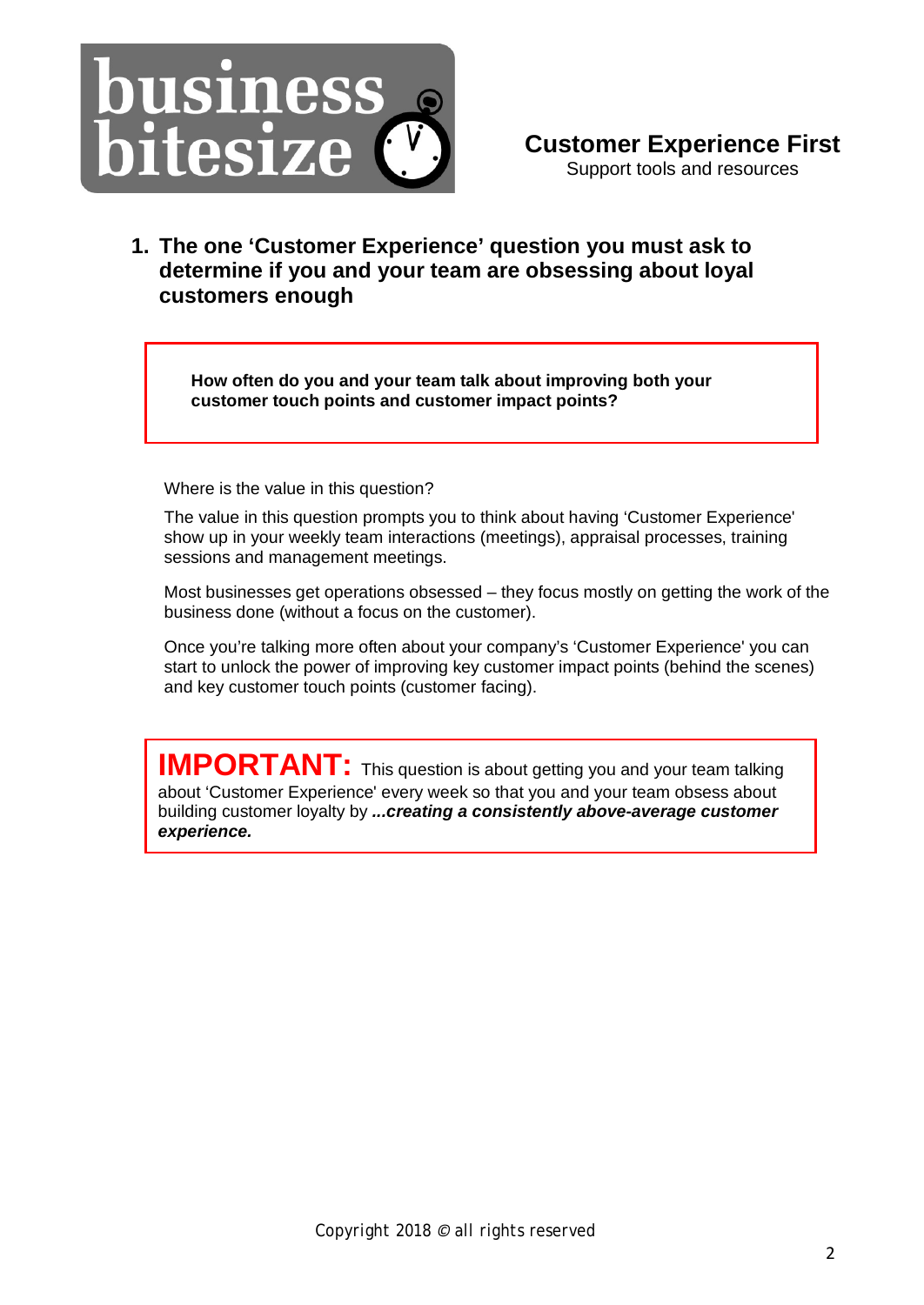

Support tools and resources

## **2. Establish an internal 'Customer Experience' mantra and you can give everyone in your team a focus for building customer loyalty**

In Sir Clive Woodward's book 'Winning' he talks about winning the 2003 rugby world cup. Sir Clive describes an exercise with the Royal Marines where Sir Clive is challenged by the Marines about getting his players all aligned with their 'noses all pointing in the same direction'. By getting the players aligned, 'all singing off the same hymn sheet' the team took a step towards winning the world cup.

Establishing a mantra for your new customer loyalty obsession can be a way of getting your team aligned too. It can create a language and a focus for your weekly discussions about your 'Customer Experience'. Here are some examples of mantras in companies you may recognise:

**"We Try Harder"** is the mantra and advertising slogan for Avis Rent a Car.

Avis took the fact that they are not number one and exploited it, turning it into a brand promise. Both employees and customers get it. They may not be number one, but they want your business—and they will try harder to prove it to you.

"Aus Liebe Zum Automobil!" translated into English this is **"Out of Love for the Automobile!"**

The company might have taken their obsession with the automobile too far based on recent emission scandals but the people who work at Volkswagen at all levels of the organization do what they do because of their love for the automobile.

**"Ladies and gentlemen serving ladies and gentlemen**." Is the example from the Business Bitesize report and brilliantly defines the environment, the experience, and the culture Ritz-Carlton are constantly moving toward.

*These examples are extracted from the book 'The Cult of the Customer: Create an Amazing Customer Experience That Turns Satisfied Customers Into Customer Evangelists' by Shep Hyken*

Try it now for yourself. Come up with your organisation's mantra.

It should be one sentence long. It can focus solely on the customer experience, or solely on the employee experience, or it can concentrate on both, such as the Ritz-Carlton's "Ladies and gentlemen serving ladies and gentlemen."

It's worth checking out Shep Hyken's book for more on Mantras, but getting your team involved in developing your mantra will help build allignment:

*"Making a mantra simple is not a simple process. It will take effort, both brainstorming and tweaking. You'll come up with a phrase, live with it for a while, and end up changing it. It can be a tough process, but once you get through it, you will have a clear message about your company that both your customers and your employees understand. That is alignment!"*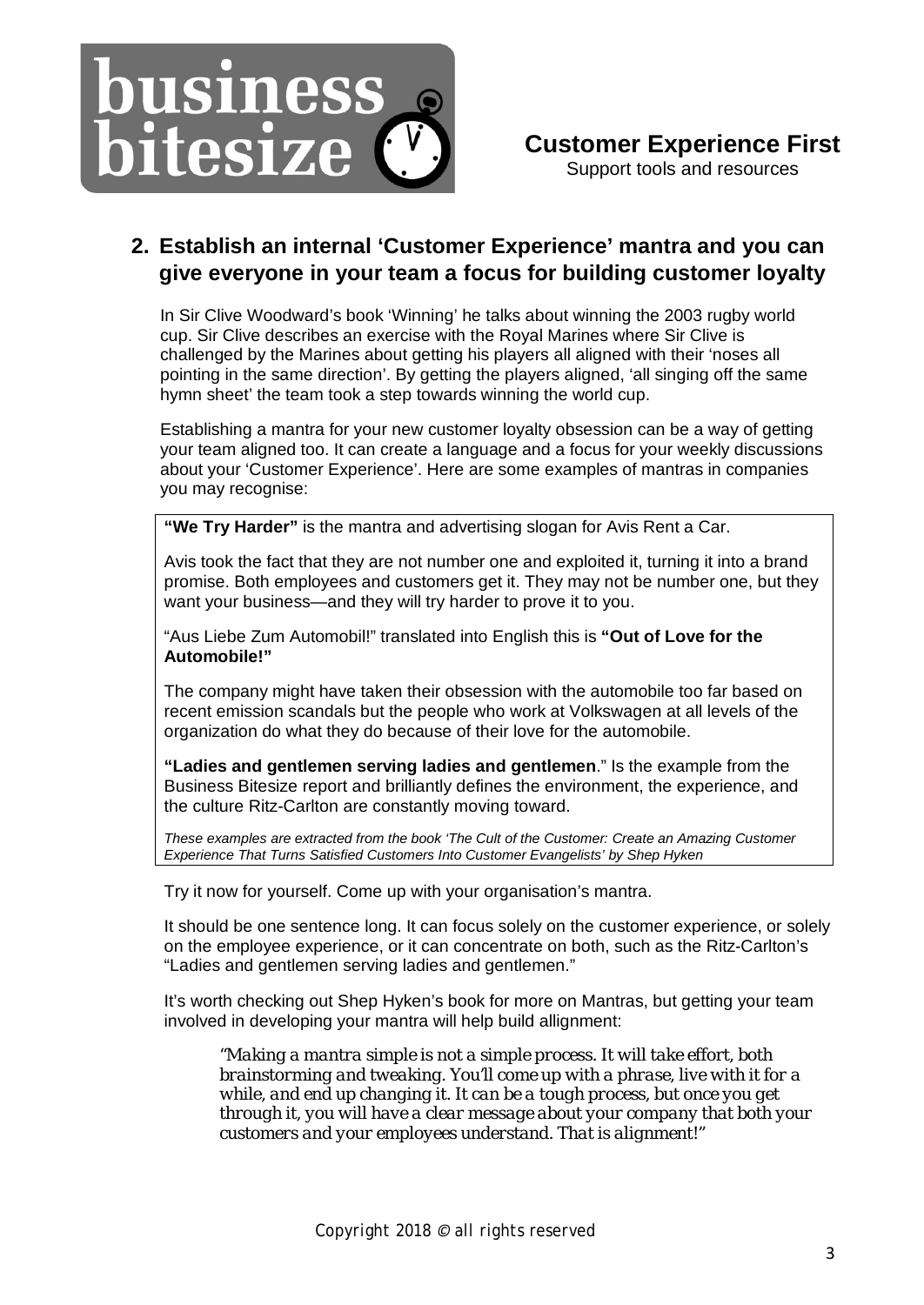

## **3. Here's how Bain & Co, international consulting firm, apply 'Customer Experience First' in a digital mobile world and Shep Hyken talking 'Customer Experience First'**

Here is Gerard du Toit, global leader at Bain & Co talking through the essentials of applying customer experience first to businesses working in a digital age – simply click the image and go straight to the video:



And if you want to see and hear directly from Shep Hyken in interview with Fran Tarkenton (serial small business entrepreneur) check this valuable interview out – simply click the image and go straight to the interview:



*Copyright 2018 © all rights reserved*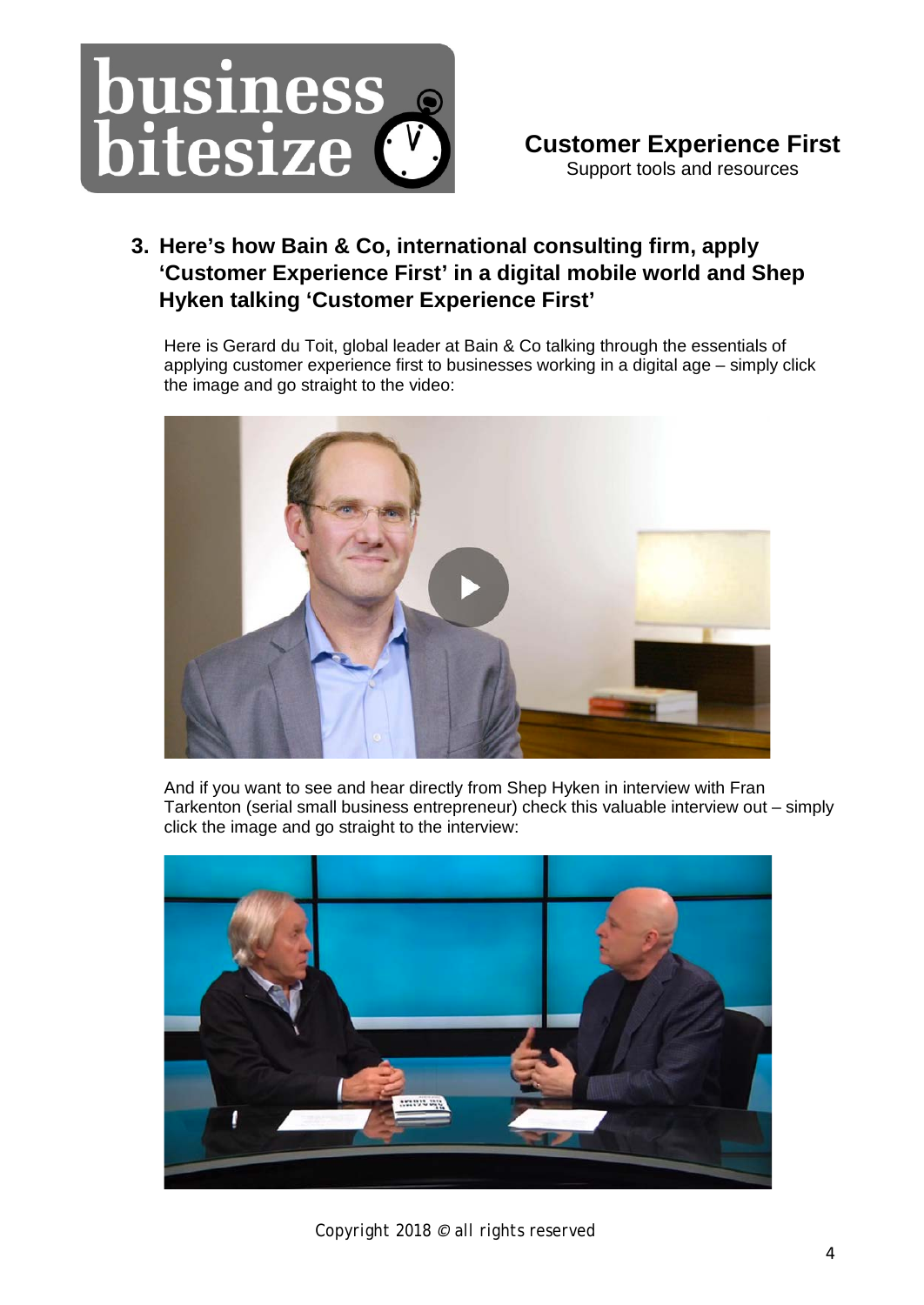

Support tools and resources

## **4. Determine your company's level of consistency and customer certainty**

Why not have your team (and even get your customers involved) complete the following survey to determine your company's level of consistency around your customers' experiences:

|                                                                                                                                          | In each<br>box record<br><b>vour score</b><br>on a scale<br>of <b>1 to 9</b> |
|------------------------------------------------------------------------------------------------------------------------------------------|------------------------------------------------------------------------------|
| 1. On a scale of 1 to 9, how would you describe your company's level of<br>consistency of customer care?                                 |                                                                              |
| 1-consistently poor; 5-hit and miss; 9-perfect every time                                                                                |                                                                              |
| 2. On a scale of 1 to 9, how would you describe your company's internal<br>processes and communication?                                  |                                                                              |
| 1-consistently poor; 5-hit and miss; 9-perfect every time                                                                                |                                                                              |
| 3. On a scale of 1 to 9, how would you describe your company's level of<br>customer retention?                                           |                                                                              |
| 1-worrying; 5-varies; 9-suggests real loyalty                                                                                            |                                                                              |
| 4. On a scale of 1 to 9, how clear would you say you and your<br>colleagues are about the company's vision or brand promise?             |                                                                              |
| 1-have no idea; 5-some do some don't; 9-we are all crystal clear                                                                         |                                                                              |
| 5. On a scale of 1 to 9, how certain would you say your customers are<br>about your company's brand promise, what your brand stands for? |                                                                              |
| 1-have no idea; 5-some do some don't; 9-they are all crystal clear                                                                       |                                                                              |
| 6. On a scale of 1 to 9, how often is there dissension or lack of trust<br>within staff ranks?                                           |                                                                              |
| 1-zero trust; 5-water-cooler complaints; 9-everyone is onside                                                                            |                                                                              |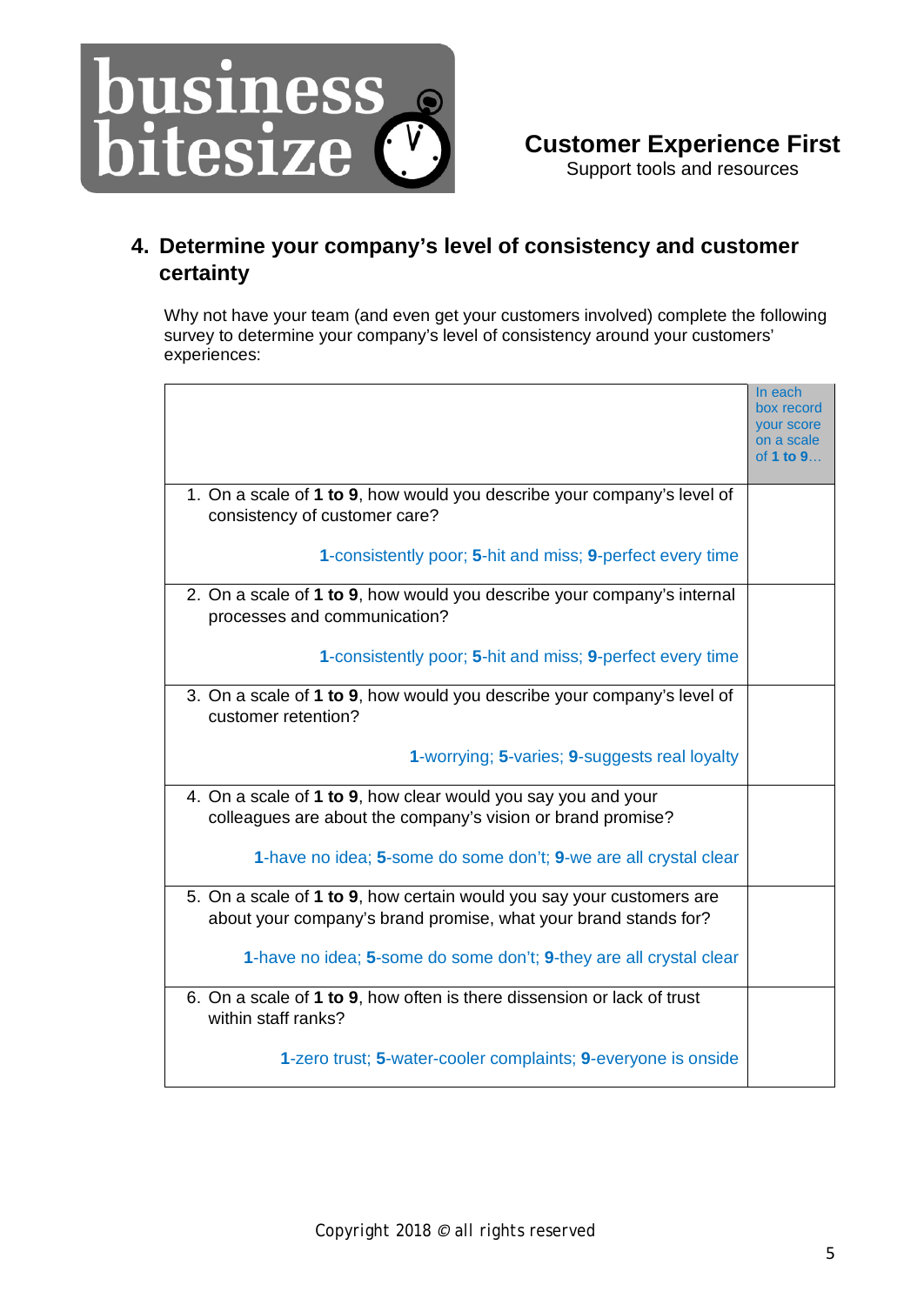

## **Customer Experience First**

Support tools and resources

| 7. On a scale of 1 to 9 how easy is it for employees and customers to      |  |
|----------------------------------------------------------------------------|--|
| access upper management?                                                   |  |
|                                                                            |  |
| 1-almost impossible; 5-varies; 9-easily accessible                         |  |
|                                                                            |  |
| 8. How good are management at sharing best practices about                 |  |
| customer care?                                                             |  |
| 1-consistently poor; 5-hit and miss; 9-perfect every time                  |  |
|                                                                            |  |
| 9. How good are you in your company at celebrating success?                |  |
|                                                                            |  |
| 1-consistently poor; 5-hit and miss; 9-perfect every time                  |  |
|                                                                            |  |
| 10. How good are management at appreciating employees' efforts and         |  |
| results on customer care?                                                  |  |
|                                                                            |  |
| 1-consistently poor; 5-hit and miss; 9-perfect every time                  |  |
|                                                                            |  |
| 11. How strong and consistent is the customer care training in your        |  |
| company?                                                                   |  |
|                                                                            |  |
| 1-consistently poor; 5-hit and miss; 9-regular high-quality training       |  |
| 12. There is little or no training for soft skills.                        |  |
|                                                                            |  |
| 1-consistently poor; 5-hit and miss; 9-regular high-quality training       |  |
|                                                                            |  |
| 13. Performance reviews are inconsistent.                                  |  |
|                                                                            |  |
| 1-consistently poor; 5-hit and miss; 9-perfect every time                  |  |
|                                                                            |  |
| 14. Employees don't feel as though they are part of a team.                |  |
|                                                                            |  |
| 1-have no idea; 5-some do some don't; 9-feel valued team member            |  |
| 15. Employees have little or no authority to act independently to help the |  |
| customer.                                                                  |  |
|                                                                            |  |
| 1-no autonomy; 5-hit and miss; 9-fully empowered                           |  |
|                                                                            |  |
| 16. There is a lack of motivation and an attitude of indifference among    |  |
| staff                                                                      |  |
|                                                                            |  |
| 1-worryingly low motivation 5-varies; 9-sughigh motivation and care        |  |
| among staff                                                                |  |
|                                                                            |  |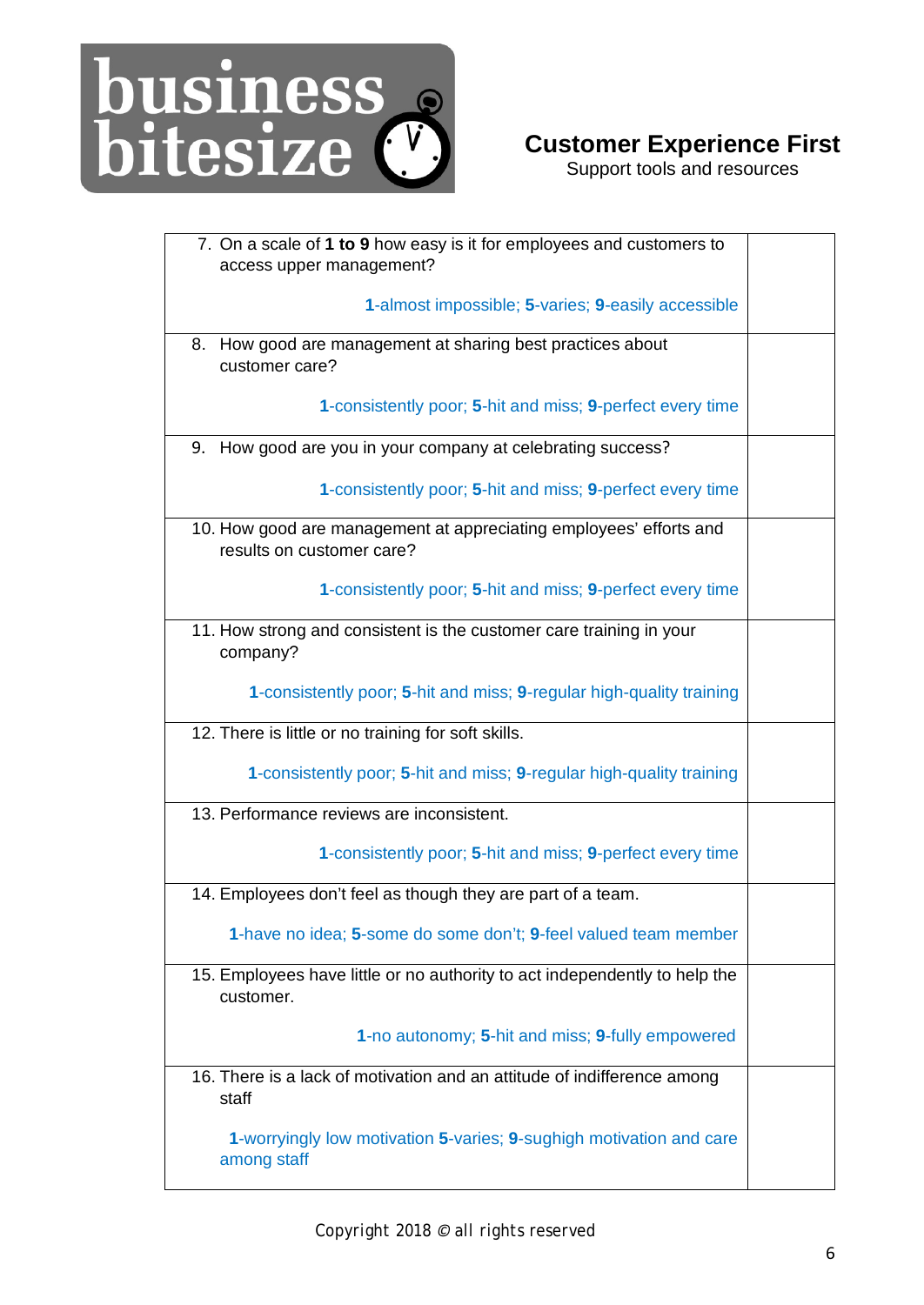

## **Customer Experience First**

Support tools and resources

17. The company is operations-focused instead of customer-focused.

 **1**-operations-focused **5**-mixture; **9**-customer-focused

 Once you know how inconsistent you are you can start reducing uncertainty and build a culture of customer amazement.

 Hyken suggests you have to take your business up the ladder of customer care so that customers eventually say: